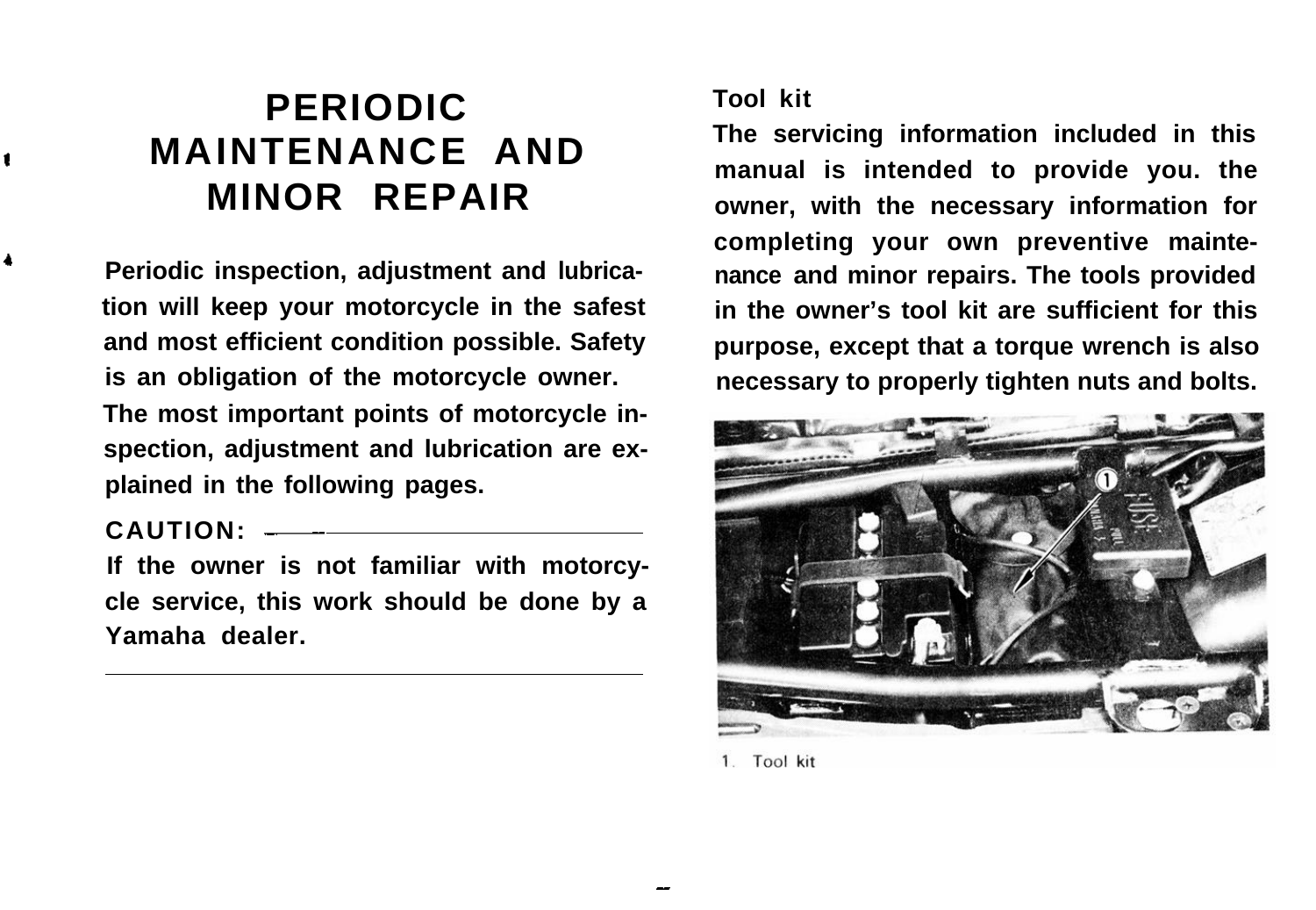## PERIODIC MAINTENANCE

 $$ and the first state of

|                         | Remarks                                            | Initial<br>km (mile) |              |                  |                  | Thereafter every<br>km (mile) |                  |                  |
|-------------------------|----------------------------------------------------|----------------------|--------------|------------------|------------------|-------------------------------|------------------|------------------|
| Item                    |                                                    | 400<br>(250)         | 800<br>(500) | 1.600<br>(1.000) | 3.200<br>(2,000) | 1.600<br>11.000)              | 3.200<br>(2.000) | 6.400<br>(4.000) |
| Cylinder                | Check compression                                  |                      |              |                  | $\pmb{\times}$   |                               |                  | $\times$         |
| Valves                  | Check/Adjust valve clearance                       |                      |              |                  | check            |                               |                  | 9.600<br>(6.000) |
| Cam chain               | Check/Adjust chain tension                         | ×                    |              |                  | 4.800<br>(3.000) |                               |                  | 4800<br>(3,000)  |
| Spark plugs             | Inspect/Clean or replace as required               | $\times$             |              |                  | $\times$         |                               | $\times$         |                  |
| Air filter              | Dry type-Clean/Replace as required                 |                      |              | $\pmb{\times}$   | $\times$         | ×                             |                  |                  |
| Carburetor              | Check operation/Adjust as required                 |                      | ×            |                  | $\times$         |                               | $\times$         |                  |
| Brake system (complete) | Check/Adjust as required - Repair<br>as required   | $\times$             | ×            | $\times$         | $\times$         | $\times$                      |                  |                  |
| Wheels and tires        | Check pressure/Wear/Balance                        | $\times$             | $\times$     | $\times$         | $\times$         | $\times$                      |                  |                  |
| Fuel petcocks           | Clean/Flush tank as required                       | $\times$             |              | ×                |                  |                               | $\times$         |                  |
| <b>Battery</b>          | Top-up/Check specific gravity and<br>breather pipe | $\times$             | ×            | $\mathbf x$      | $\times$         | $\times$                      |                  |                  |
| Ignition timing         | Adjust/Clean or replace parts as required          |                      | $\times$     |                  | $\times$         |                               | $\times$         |                  |
| Lights/Signals          | Check operation/Replace as required                | $\times$             | x            | ×                | $\times$         | $\times$                      |                  |                  |
| Fittings/Fasteners      | Tighten before each trip and/or                    | $\times$             | $\times$     | $\times$         | $\times$         | $\times$                      |                  |                  |

 $\sim$   $\sim$   $\sim$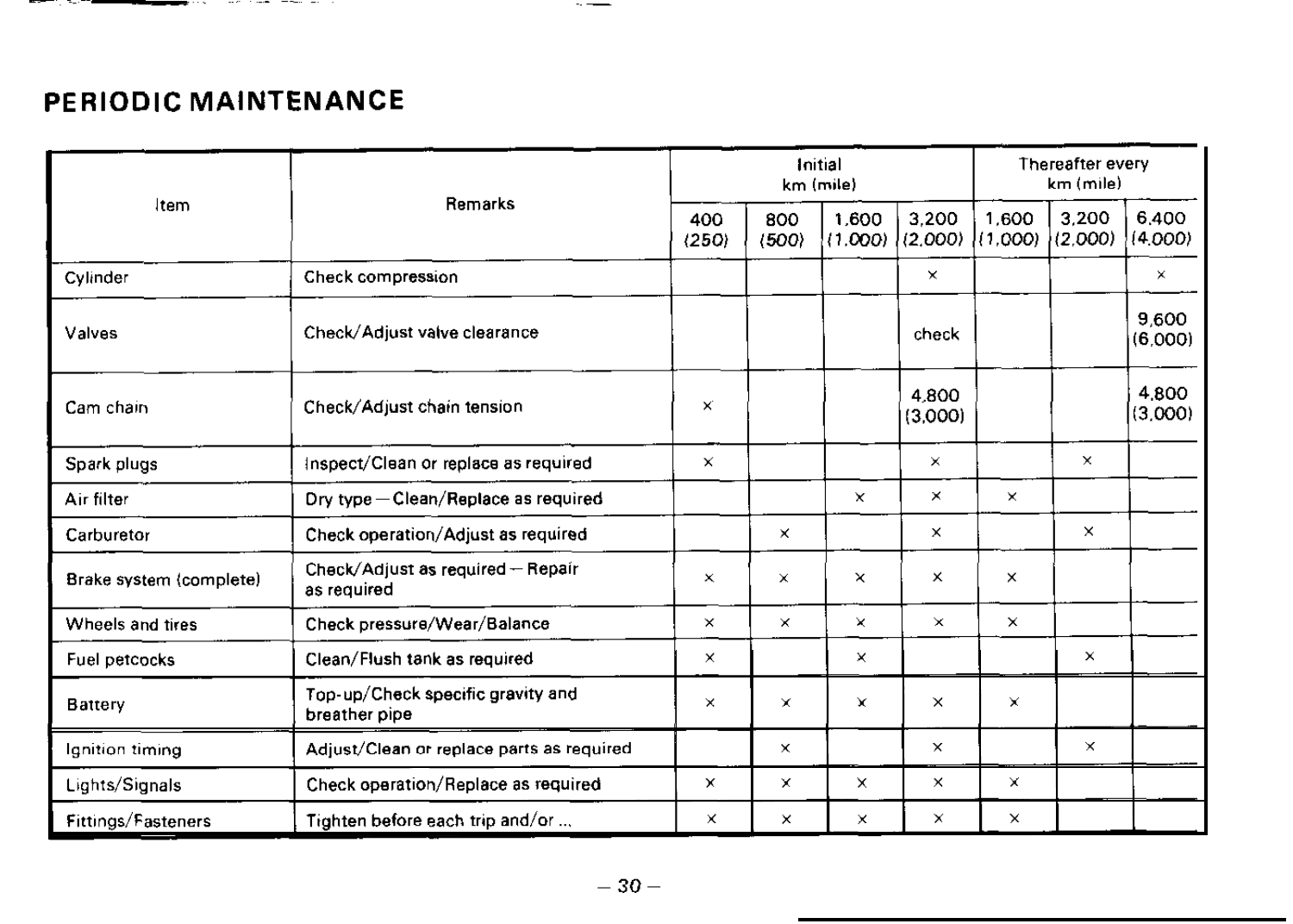## **LUBRICATION INTERVALS**

| item                                                 | Remarks                                                           | Type                                                         | Initial<br>km (mile) |              |                  |                  | Thereafter every<br>km (mile) |                  |                   |
|------------------------------------------------------|-------------------------------------------------------------------|--------------------------------------------------------------|----------------------|--------------|------------------|------------------|-------------------------------|------------------|-------------------|
|                                                      |                                                                   |                                                              | 400<br>(250)         | 800<br>(500) | 1.600<br>(1.000) | 1,200<br>(2,000) | 1.600<br>(1.000)              | 3.200<br>(2,000) | 6.400<br>(4,000)  |
| Engine/Transmis-<br>sion oil                         | Replace/Warm engine<br>before draining                            | See page 19.                                                 |                      |              |                  | 2.400<br>(1.500) |                               |                  | 4.800<br>(3.000)  |
| Oil filter                                           | Replace/After in-<br>stalling start engine<br>check for oil leaks |                                                              | $\mathbf{x}$         |              |                  | 1,800<br>(3,000) |                               |                  | 9.600<br>(6,000)  |
| Middle/Final gear<br>oil                             | Replace                                                           | See page 19.                                                 | $\times$             |              |                  |                  |                               |                  | 9.600<br>(6,000)  |
| Control/Meter<br>cables                              | Apply thoroughly                                                  | Yamaha Chain and<br>Cable Lube or<br>SAE 10W/30 motor<br>oil |                      |              | $\times$         | X                |                               | $\times$         |                   |
| Throttle grip/<br>Housing                            | Apply lightly                                                     | Lithium base grease                                          | $\times$             |              |                  | V<br>Λ           |                               |                  | $\times$          |
| Hydraulic brake<br>fluid reserve<br>(Front and rear) | Use new fluid only-<br>See note (page 32).                        | DOT No. 3<br><b>Brake fluid</b>                              | check                | check        | check            | check            | check                         |                  |                   |
| Front forks                                          | Drain completely-<br><b>Check specifications</b>                  | Yamaha Fork Oil 20W                                          |                      |              |                  | $\times$         |                               |                  | $\times$          |
| Steering<br>bearings                                 | Inspect thoroughly/<br>Pack moderately<br>vearly or               | Medium-weight wheel<br>bearing grease                        |                      |              |                  | chack            |                               |                  | 12.800<br>(8.000) |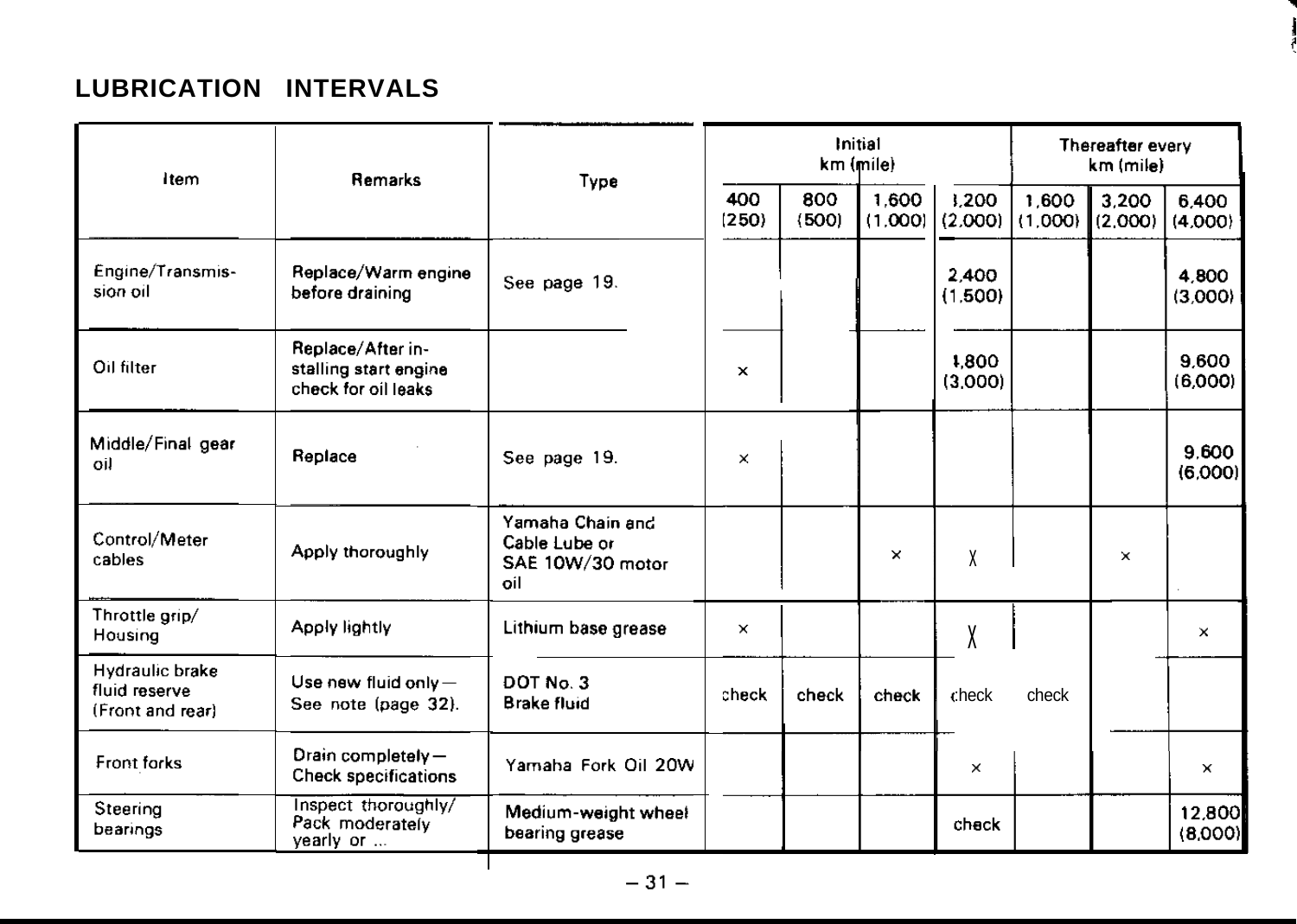| Item                             | Remarks                                | Type                                  | Initial<br>km (mile) |              |                  |                  | Thereafter every<br>km (mile) |                  |                   |
|----------------------------------|----------------------------------------|---------------------------------------|----------------------|--------------|------------------|------------------|-------------------------------|------------------|-------------------|
|                                  |                                        |                                       | 400<br>(250)         | 800<br>(500) | 1.600<br>(1.000) | 3.200<br>(2,000) | 1.600<br>(1.0001)             | 3.200<br>(2.000) | 6.400<br>(4.000)  |
| Speedometer gear<br>housing      | Inspect thoroughly/<br>Pack moderately | Lithium base grease                   |                      |              |                  | $\times$         |                               |                  | ×                 |
| Rear arm pivot<br>shafts         | Apply grease fully<br>yearly or        | Medium-weight wheel<br>bearing grease |                      |              |                  |                  |                               |                  | 12.800<br>(8.000) |
| Wheel bearings                   | Do not over-pack<br>vearly or          | Medium-weight wheel<br>bearing grease |                      |              |                  |                  |                               |                  | 12,800<br>(8.000) |
| Point cam lubrica-<br>tion wicks | Apply very lightly                     | Light-weight machine<br>oil           |                      |              | $\times$         |                  |                               | ×                |                   |

**NOTE:**

**Brake fluid replacement:**

- **1. When disassembling the master cylinder or caliper cylinder, replace the brake fluid. Normally check the brake fluid level and add the fluid as required.**
- **2. On the inner parts of the master cylinder and caliper cylinder. replace the oil seals every two years.**
- **3. Replace the brake hoses every four years. or if cracked or damaged.**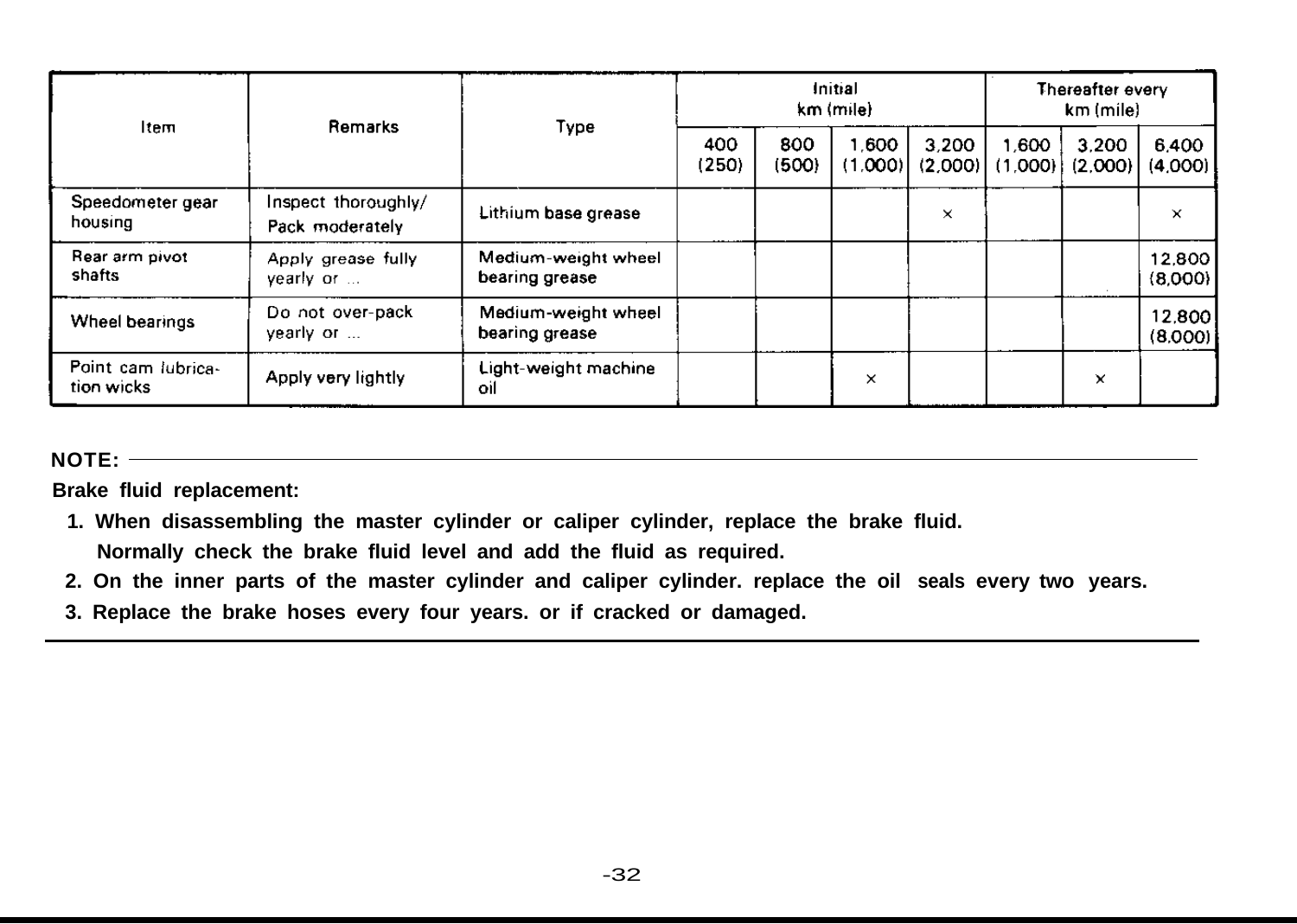## **Torque specifications**

ė

(For a more complete list, refer to the Service Manual for this model.1 Use a torque wrench to tighten these items. It is recommended that these items be checked occasionally, especially before a long tour. Always check the tightness of these items whenever they are loosened for any reaso

| ltem                             | Torque                   |  |  |  |  |
|----------------------------------|--------------------------|--|--|--|--|
| Spark plug                       | 2.0 m-kg (14 ft-lb)      |  |  |  |  |
| Cam chain tensioner cover        | 1.3 m kg (9 ft-lb)       |  |  |  |  |
| Engine drain plug                | 4.5 m-kg (33 ft-lb)      |  |  |  |  |
| Middle gear drain plug           | 4.5 m-kg (33 ft-lb)      |  |  |  |  |
| Kick starter                     | 2.0 m-kg (14 ft-lb)      |  |  |  |  |
| Shift lever                      | $0.9$ m-kg $(6.5$ ft-lb) |  |  |  |  |
| Front engine mount bolts         | 5.5 m-kg (40 ft-lb)      |  |  |  |  |
| Rear engine mount bolts          | 10 m-kg (72 ft-lb)       |  |  |  |  |
| Steering pinch bolts (8 mm stud) | 1.8 m-kg (13 ft-lb)      |  |  |  |  |
| Shock absorber (top)             | 3.0 m-kg (22 ft-lb)      |  |  |  |  |
| Shock absorber (bottom)          | 4.0 m-kg (29 ft-lb)      |  |  |  |  |
| Front wheel axle                 | 9.0 m-kg (65 ft-lb)      |  |  |  |  |
| Front axle holder (cap)          | 2.0 m-kg (14 ft-lb)      |  |  |  |  |
| Rear wheel axie                  | 15 m-kg (108 ft-ib)      |  |  |  |  |
| Rear axle pinch bolt             | 0.6 m-kg (4 ft-lb)       |  |  |  |  |
| F. Brake caliper bolt            | 4.5 m-kg (33 ft-lb)      |  |  |  |  |
| Final gear drain plug            | 2.3 m-kg (17 ft-lb)      |  |  |  |  |

| А                | в                 | General Torque<br>Specifications |       |  |  |  |  |
|------------------|-------------------|----------------------------------|-------|--|--|--|--|
| (Nut)            | (Bolt)            | m-kg                             | ft-Ib |  |  |  |  |
| 10 <sub>mm</sub> | 6 <sub>mm</sub>   | I.O                              | 7.2   |  |  |  |  |
| $12 \text{ mm}$  | $8 \text{ mm}$    | 2,0                              | 15    |  |  |  |  |
| 14 mm            | $10 \text{ mm}$   | 4.0                              | 29    |  |  |  |  |
| $17 \text{ mm}$  | $12 \text{ mm}$   | 4.5                              | 33    |  |  |  |  |
| $19 \text{ mm}$  | $14 \text{ mm}$   | 5.0                              | 36    |  |  |  |  |
| $22 \text{ mm}$  | $16 \text{ mm}$   | 6,5                              | 47    |  |  |  |  |
| 24 mm            | $18 \text{ mm}$   | 7.0                              | 50    |  |  |  |  |
| 27 mm            | $20 \, \text{mm}$ | 8.0                              | 58    |  |  |  |  |
|                  |                   |                                  |       |  |  |  |  |
| в                |                   |                                  |       |  |  |  |  |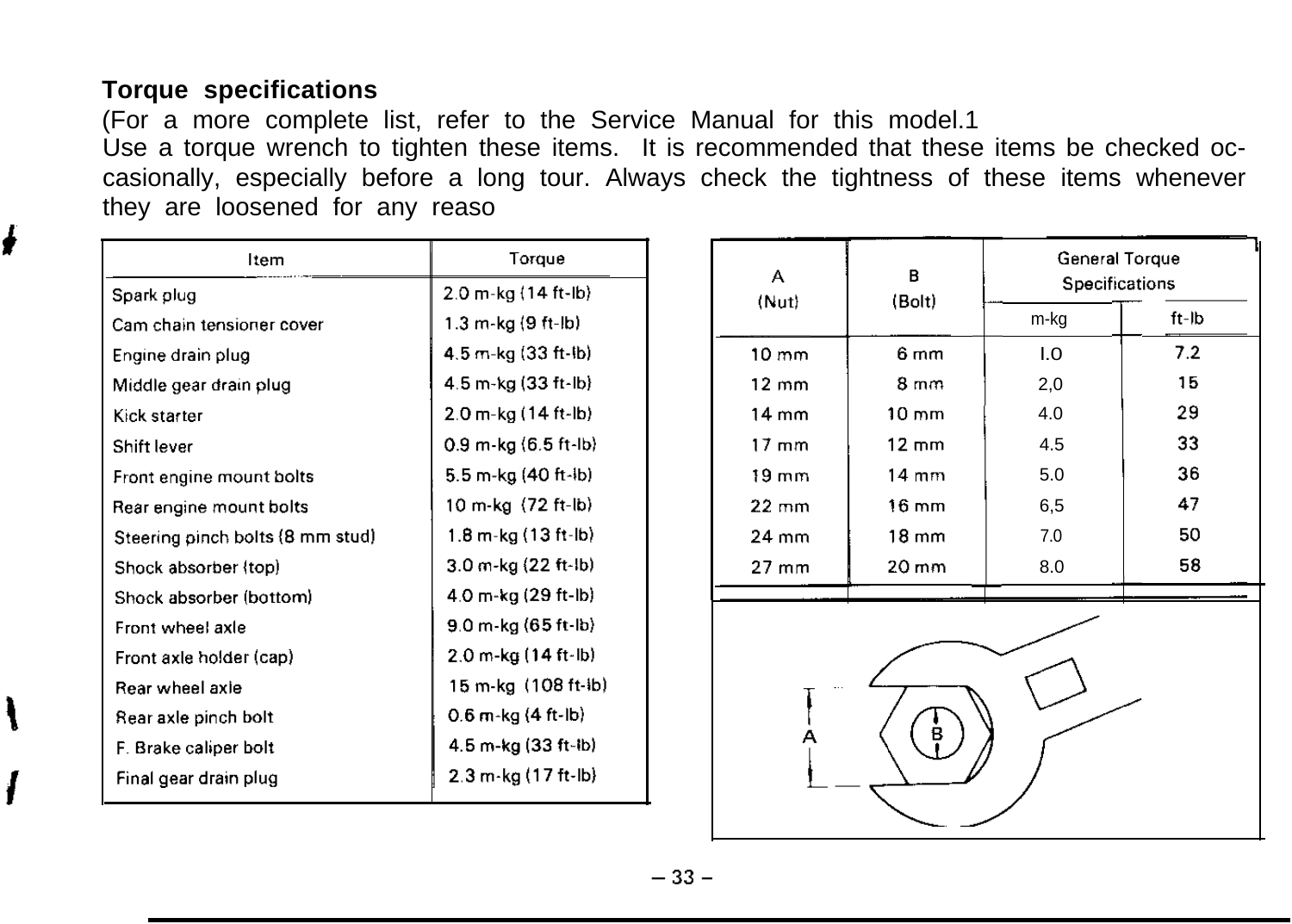**Front brake adjustment**

**The front brake lever should be so adjusted** that it has a free play of 5  $\sim$  8 mm (0.2  $\sim$ **0.3 in) at the lever end.**

- **1. Loosen the locknut on the brake lever.**
- **2. Turn the adjustor so that the brake lever** movement at the lever end is  $5 \sim 8$  mm  $(0.2 \sim 0.3$  in) before the adjustor **contacts the master cylinder piston.**
- **3. After adjusting, tighten the locknut. NOTE:**

**Check for correct play and make sure it is working properly.**



#### Adjusting screw

2. Locknut

## **Rear brake**

**CAUTION:**

**For the brake pedal position adjustment, be sure to proceed as follows; (It is advisable to have your Yamaha dealer make this adjustment.)**



- Brake rod
- Adjustor bolt (for pedal height)
- Locknut
- Foot rest

 $-34-$ 

- Brake pedal 5.
- Joint
- $\overline{7}$ Locknut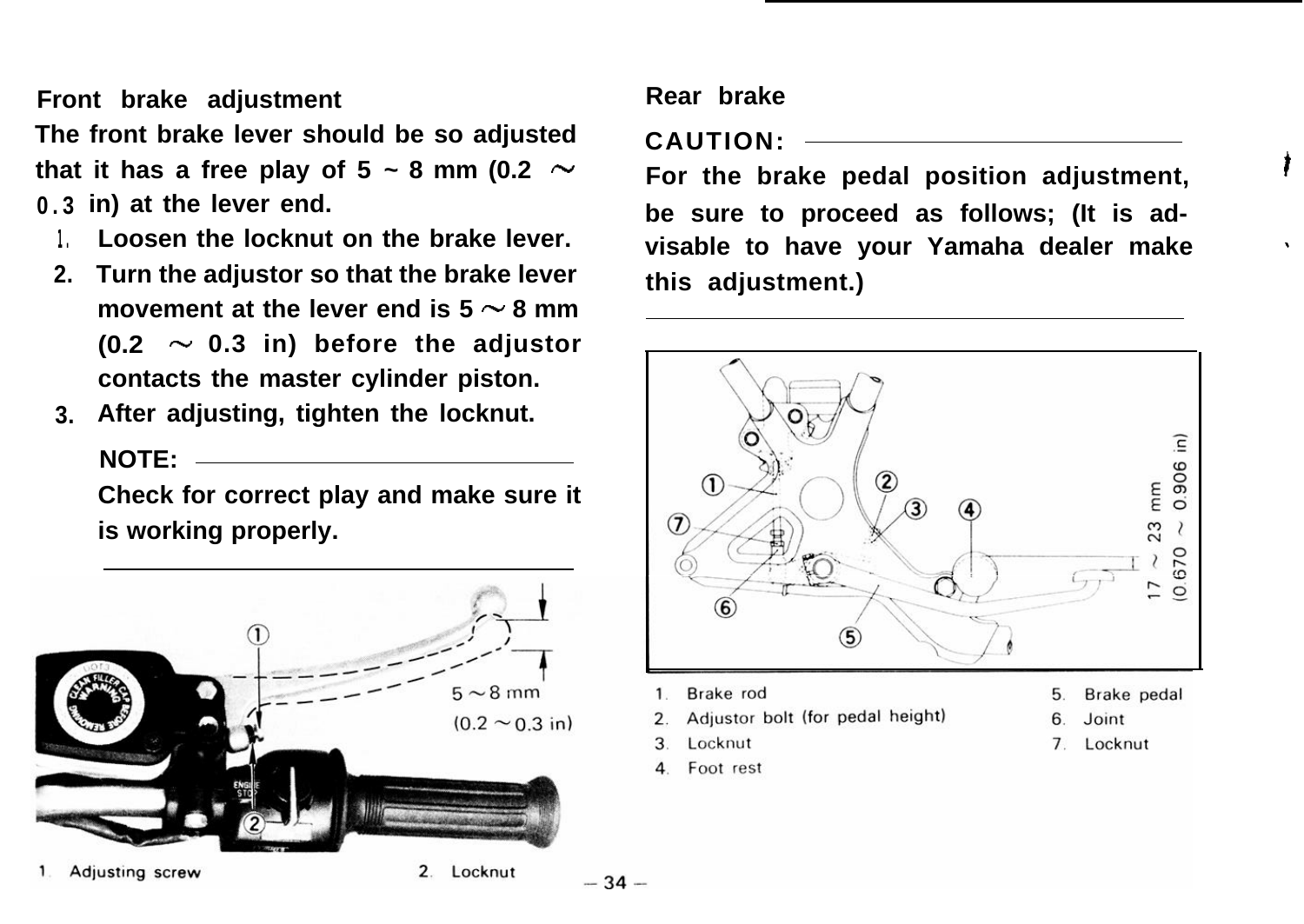- **1. Loosen the adjustor locknut (for pedal height).**
- **2. By turning the adjustor bolt clockwise or counterclockwise. adjust the brake pedal position as shown in the illustration.**
- **3. Secure the adjustor locknut.**
- **4. Loosen the brake rod adjustor locknut.**
- **5. Turn in the brake rod until it lightly touches the master cylinder. then turn it out by approx. 1-3/4 turns.**



Brake rod

Locknut

**NOTE:**  $\frac{1}{2}$  **NOTE:**  $\frac{1}{2}$  **NOTE:**  $\frac{1}{2}$  *NOTE:*  $\frac{1}{2}$  *NOTE:*  $\frac{1}{2}$  *NOTE:*  $\frac{1}{2}$  *NOTE:*  $\frac{1}{2}$  *NOTE:*  $\frac{1}{2}$  *NOTE:*  $\frac{1}{2}$  *NOTE:*  $\frac{1}{2}$  *NOTE:*  $\frac{1}{2}$  *NOTE:* 

**See that the punched mark on the brake rod is not above the top surface of the adjustor locknut in securing the brake rod adjustor locknut.**

**Inspecting the brake fluid level Insufficient brake fluid may allow air to enter the brake system, possibly causing the brakes to become ineffective.**

**Before riding, check the brake fluid level and replenish when necessary. and observe these precautions:**

**<sup>1</sup> Use only the designated quality brake fluid: otherwise, the rubber seals may deteriorate, causing leakage and poor poor brake performance.**

> Recommended brake fluids: **DOT #3**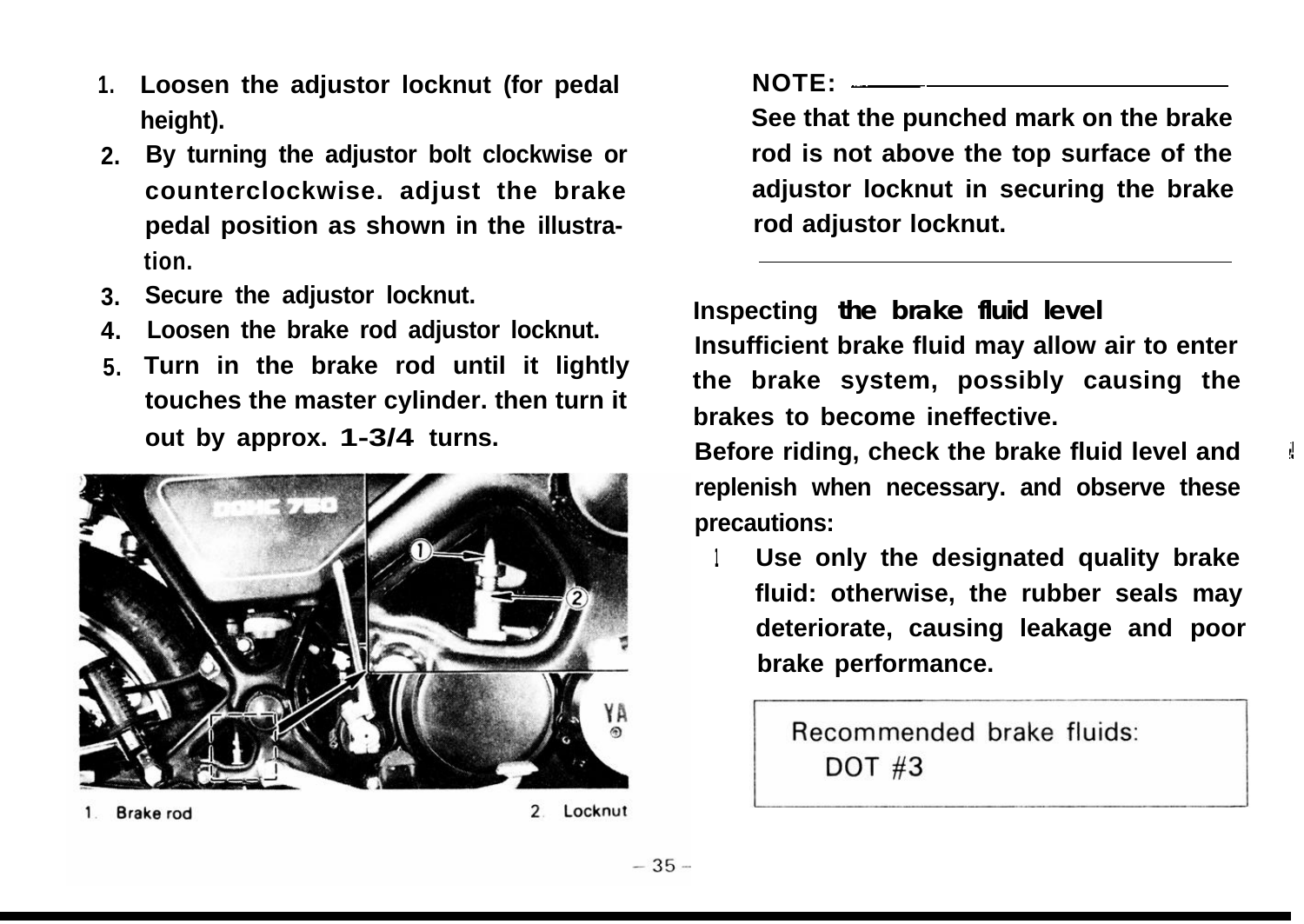**2.** Refill with the same type of brake fluid; mixing fluids may result in a harmful chemical reaction and lead to poor performance.





- 3. Be careful that water does not enter the master cylinder when refilling. Water will significantly lower the boiling point and may result in vapor lock.
- 4. Brake fluid may erode painted surfaces or plastic parts. Always clean up spilled fluid immediately.
- 5. Have a Yamaha dealer check if the brake fluid level goes down.

## **Brake fluid replacement**

- **1.** Complete fluid replacement should be done only by trained Yamaha service personnel.
- **2.** Complete fluid replacement should be done whenever the caliper cylinder or master cylinder is disassembled, or the fluid becomes seriously contaminated.
- **3.** Have your Yamaha dealer replace the following components whenever damaged or leaking. Also:
- **a** Replace all brake seals every two years.
- **b** Replace all brake hoses every four years.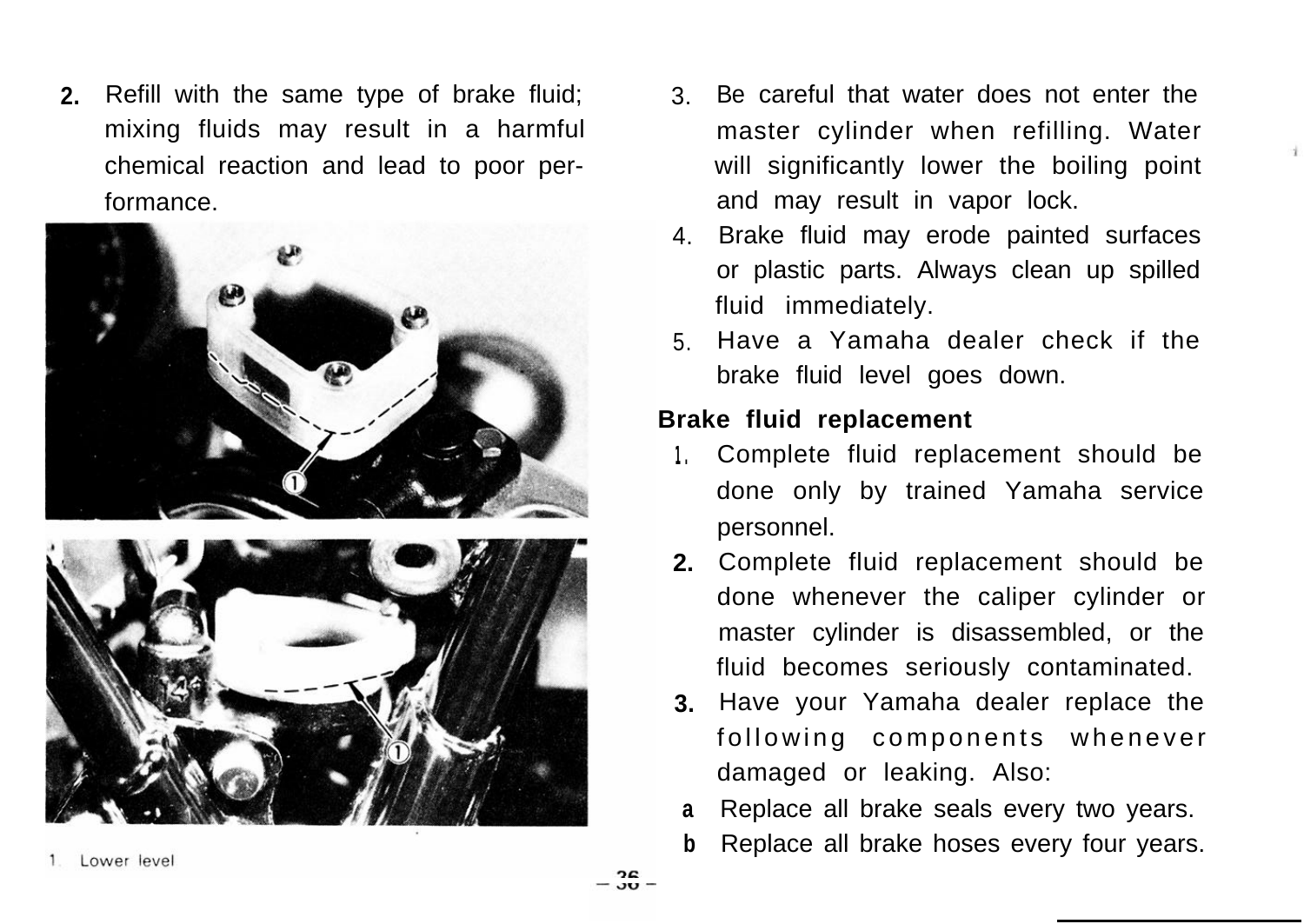## **Clutch adjustment**

This model has a clutch cable length adjustor and a clutch mechanism adjustor. The cable length adjustors are used to take up slack from cable stretch and to provide sufficient free play for proper clutch operation under various operating conditions. The clutch mechanism adjustor is used to provide the correct amount of clutch "throw" for proper disengagement. Normally. once the mechanism is properly adjusted. the only adjustment required is maintenance of free play at the clutch handle lever.

1. Freeplay adjustment

Loosen either the handle lever adjustor locknut or the cable length adjustor locknut. Next, turn the length adjustor either in or out until proper lever free play is achieved.



1. Locknut

2. Adjustor